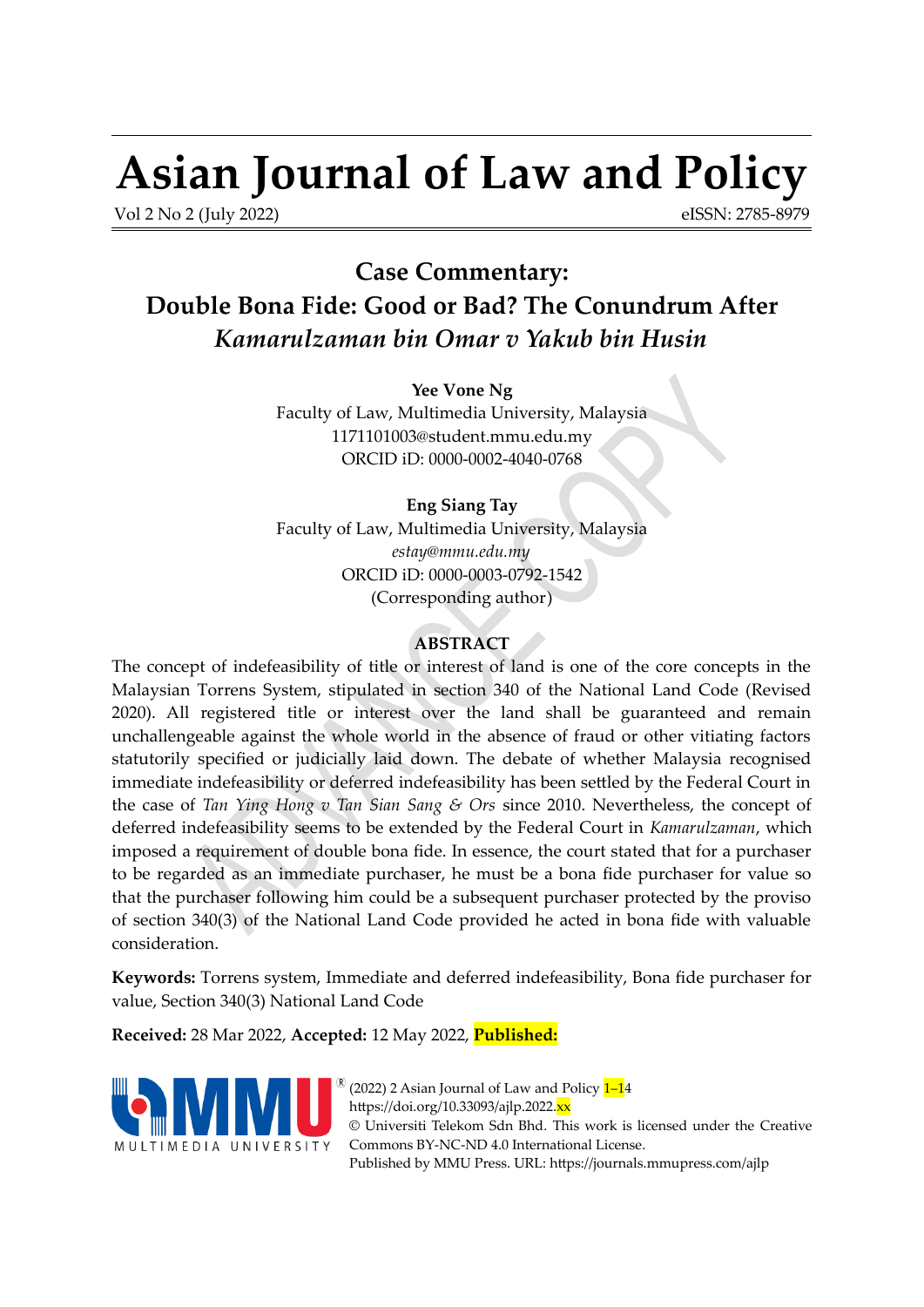#### **1. Introduction**

<span id="page-1-0"></span>The concept of indefeasibility is stipulated under section 340 of the National Land Code. **[1](#page-1-1)** According to the general rule stated in section 340(1) of the National Land Code, a registered proprietor's title or interest shall be indefeasible. In other words, registration is everything and the registered title or interest would be unchallengeable unless it falls under the exceptions. Section 340(2) of the National Land Code laid down the three categories of vitiating factors that would render a title or interest to be defeasible despite being registered. By virtue of section 340(3) of the National Land Code, the title or interest subsequently transferred or granted out by the person in section 340(2) of the National Land Code, would be defeasible too. However, the title or interest falling under section 340(3) of the National Land Code could be saved by the proviso if the person acquired such title or interest is a bona fide purchaser for value.

<span id="page-1-6"></span><span id="page-1-4"></span><span id="page-1-2"></span>The application of proviso under section 340(3) of the National Land Code often becomes an issue before the court. In the case of *Adorna Properties Sdn Bhd v Boonsom* Boonyanit @ Sun Yok Eng (*Adorna Properties cases*),<sup>[2](#page-1-3)</sup> there has been saying that the pendulum swung too left for applying immediate indefeasibility.<sup>[3](#page-1-5)</sup> While the deferred indefeasibility is restored by *Tan Ying Hong v Tan Sian Sang & Ors* (*Tan Ying Hong* case) [4](#page-1-7) and the pendulum has been just fine, the case of *Kamarulzaman* subsequently has moved the pendulum towards the right by imposing a double bona fide requirement on the purchasers before they could invoke the protection under the proviso.

# **2. Kamarulzaman bin Omar v Yakub bin Husin**

<span id="page-1-8"></span>The case to be discussed is a Federal Court case in *Kamarulzaman bin Omar v Yakub bin Husin*[5](#page-1-9) reported in 2014 after the much-awaited *Tan Ying Hong* case.

#### **2.1 The Brief Facts**

Saribu (the deceased) was the registered co-proprietor in two lots of land in Sepang. She died leaving no issue in Indonesia in 1941. Somewhere in 1984, the first defendant

<span id="page-1-1"></span>[<sup>1</sup>](#page-1-0) National Land Code (Revised 2020) (Act 828) (hereinafter referred to as the 'National Land Code') which replaced the National Land Code 1965 (Act 56 of 1965). National Land Code (Revised 2020) is effective from 15 October 2020.

<span id="page-1-3"></span><sup>&</sup>lt;sup>[2](#page-1-2)</sup> Adorna Properties Sdn Bhd v Boonsom Boonyanit @ Sun Yok Eng [2001] 1 Malayan Law Journal 241 (FC), [2001] 2 Current Law Journal 133 (FC).

<span id="page-1-5"></span><sup>&</sup>lt;sup>[3](#page-1-4)</sup> Arthur Lee, 'A Critique of Kamarulzaman bin Omar & Ors v Yakub bin Husin & Ors' <https://arthurlee.my/2019/03/01/a-critique-of-kamarulzaman-bin-omar-ors-v-yakub-bin-husin-ors/>.

<span id="page-1-7"></span>[<sup>4</sup>](#page-1-6) *Tan Ying Hong v Tan Sian Sang & Ors* [2010] 2 Malayan Law Journal 1 (FC), [2010] 2 Current Law Journal 269 (FC). The Federal Court has restored the concept of deferred indefeasibility practised in our Malaysian land law, when they overruled the notorious *Adorna Properties* case.

<span id="page-1-9"></span>[<sup>5</sup>](#page-1-8) *Kamarulzaman bin Omar & Ors v Yakub bin Husin & Ors* [2014] 2 Malayan Law Journal 768 (FC), [2014] 1 Current Law Journal 987 (FC).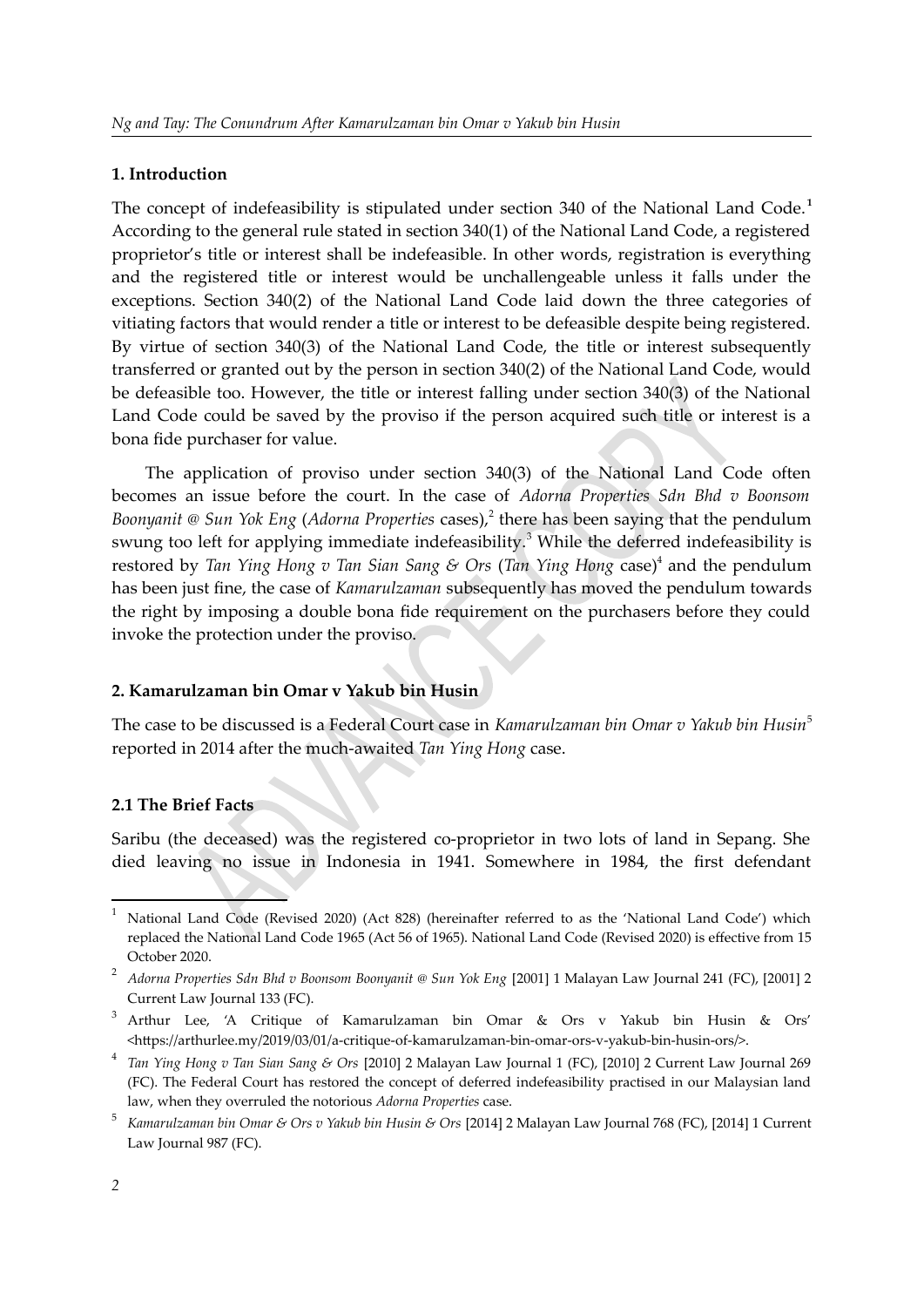(respondent) obtained an order to distribute Saribu's undivided share in the two lots of land among himself and the second to fourth defendants (respondents). Subsequently, all the four defendants sold and transferred their undivided share in the lands to the fifth and sixth defendants (respondents) in consideration for the purchase price of RM25,000 and RM16,000 respectively.

The plaintiffs (appellants), who were the nephew and nieces of the deceased discovered the transaction and filed a suit against all the defendants including the governmental authority. The plaintiffs, sought, among others, to set aside the letter of administration and order for distribution obtained by the first to fourth defendants; to set aside the vesting order for the share of the lands from the deceased to the first to fourth defendants; to set aside the title acquired by the fifth and sixth defendants and to register the lands in the name of the plaintiffs. The facts are summarised in Figure 1 stated below.



Figure 1: Summary Facts of Kamarulzaman

In the suit, the plaintiffs pleaded that the first to fourth defendants had acquired the title of the two lots of land which belonged to the deceased through fraud and misrepresentation by falsely stating that they were the children or beneficiaries of the deceased and thereby obtained the order of distribution. The plaintiffs also pleaded that the seventh defendant, the governmental authority which granted the order for distribution was negligent.

The High Court Judge granted a judgement in default against the first to fourth defendants, who did not defend the claim.

The suit against the fifth to seventh defendants was dismissed. The trial judge held that although the first to fourth defendants had no right to transfer the title or interest in the lands, the fifth and sixth defendants nevertheless had acquired an indefeasible title as they had not acquired their title or interest by fraud. It was also held that the transfer of the undivided shares of the two lots of land from the first to fourth defendants to the fifth and sixth defendants are registered validly and in accordance with the law. There is no negligence on the part of the seventh defendant.

The Court of Appeal concurred with the finding of the trial court. It found fraud on the first to fourth defendants but held that since the fifth and sixth respondents were bona fide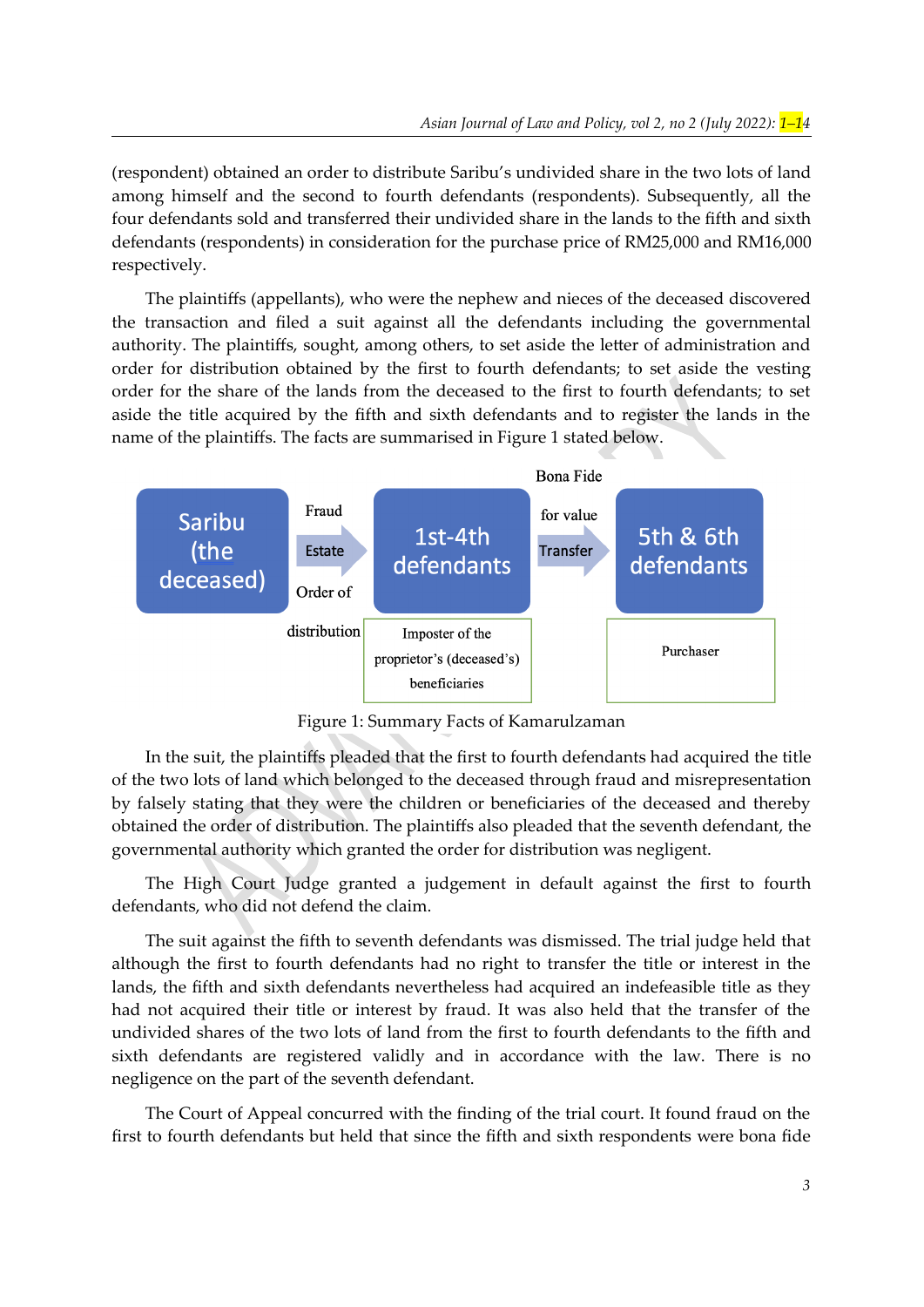purchasers for value and were not tainted by the fraud, their title and interest to their respective shares are protected under section 340(3) of the National Land Code thus indefeasible.

# **2.2 The Issues**

The plaintiffs appealed to the Federal Court and leave to appeal was granted on the three questions of law.

- 1. What was the effect of the judgement in default, which set aside the letters of administration to the estate of the deceased, to the transfers of the lands of the estate of the deceased to the fifth and sixth defendants (respondents)?
- 2. What is the protection provided under the law including the National Land Code to the estate of the deceased and the beneficiary regardless if it is a Malay Reserve Land Title or not?
- 3. Whether the transfers of the lands of the estate of the deceased to the fifth and sixth defendants (respondents) were protected by section 340 of the National Land Code?

Nevertheless, the focus was placed on the first and third issues. In addition, the Federal Court criticised that the High Court and Court of Appeal had founded their judgement based on the bona fide of the fifth and sixth respondents. However, the issue should be whether the fifth and sixth respondents are immediate or subsequent purchasers because only the latter would avail the protection under section 340 of the National Land Code.

# **2.3 The Decision**

The Federal Court allowed the appeal by the plaintiffs, ordered the undivided shares of the fifth and sixth defendant (respondents) to be restored to the estate of the deceased. It was held that the trial court and Court of Appeal failed to consider whether the fifth and sixth defendants are the immediate or subsequent purchasers.

Jeffrey Tan FCJ held that the first to fourth defendants were imposters of the deceased's beneficiaries. Accordingly, the fifth and sixth defendants who purchased from the imposters are the immediate purchaser. Though bona fide, they were not entitled to raise the shield under section 340(3) of the National Land Code which was meant for subsequent bona fide purchasers for value. The grounds of decision will be analysed in the next part.

# **3. Commentaries**

Prior to *Kamarulzaman*, a registered proprietor who acquired the title or interest of land through a transaction tainted with vitiating factor is regarded as an immediate purchaser while a purchaser who acquired title or interest from such a tainted registered proprietor is regarded as a subsequent purchaser. The bona fide of the immediate purchaser does not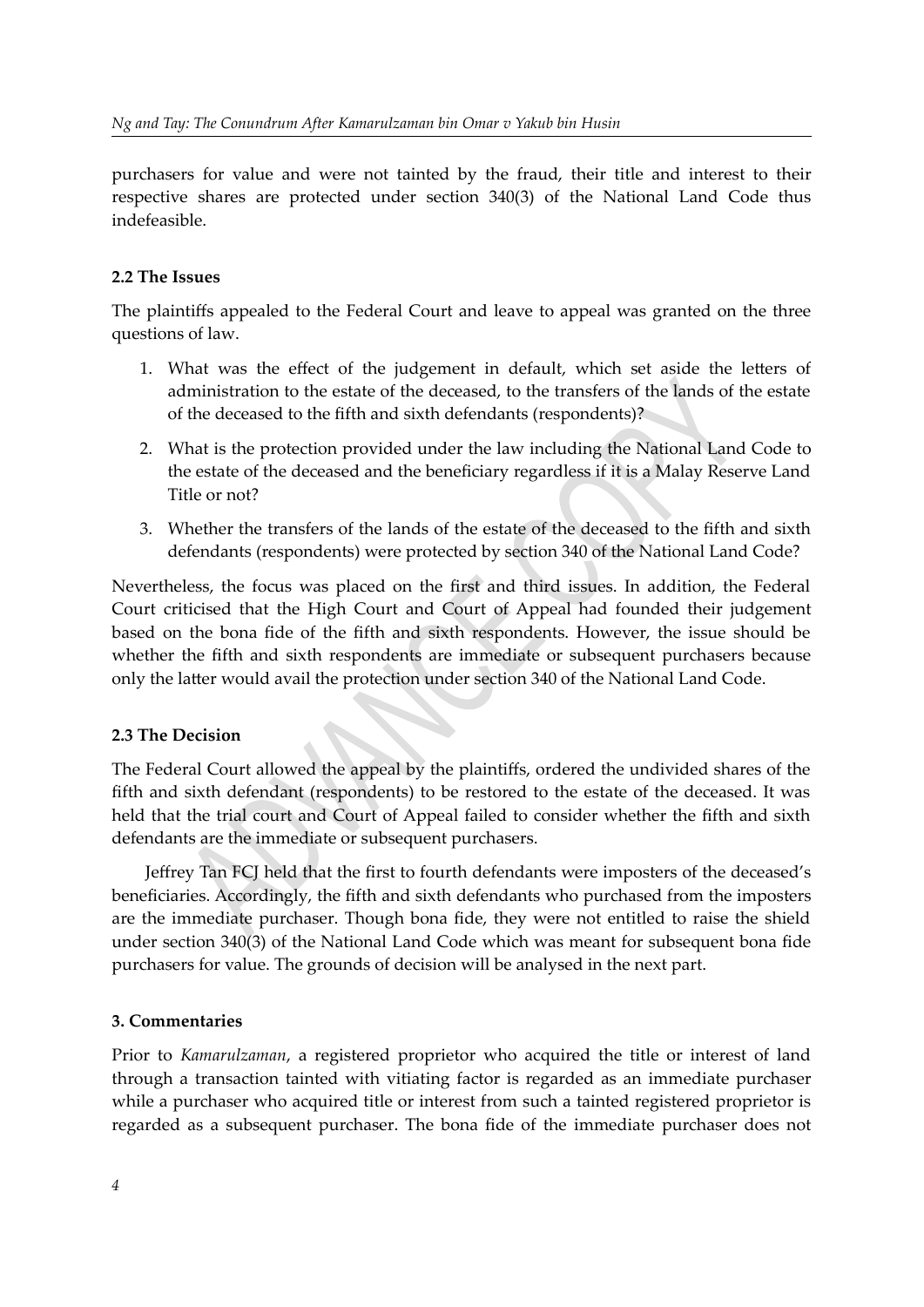affect the status of the purchaser coming after him being a subsequent purchaser. However, after *Kamarulzaman*, a tainted registered proprietor is not regarded as an immediate purchaser if he is not a bona fide purchaser with value and thereby the purchaser who came after the tainted registered proprietor is now an immediate purchaser as there is no immediate purchaser preceding him. This has led to absurd results and seems to depart from the intention of the legislation. Hence, the discussion below would provide a commentary on the double bona fide requirement established by *Kamarulzaman*.

#### **3.1 Immediate or Deferred Indefeasibility**

On the matter of interpretation of section 340 of the National Land Code, case laws have established different interpretations, which could be categorised into immediate indefeasibility and deferred indefeasibility. The significant cases decided by the Federal Court, namely *Adorna Properties Sdn Bhd v Boonsom Boonyanit*[6](#page-4-1) and *Tan Ying Hong v Tan Sian* San  $\&$  Ors<sup>[7](#page-4-3)</sup> have illustrated the two different approaches.

<span id="page-4-2"></span><span id="page-4-0"></span>Section 340 of the National Land Code reads as follows:

- a The title or interest of any person or body for the time being registered as proprietor of any land, or in whose name any lease, charge or easement is for the time being registered, shall, subject to the following provisions of this section, be indefeasible.
- b The title or interest of any such person or body shall not be indefeasible—
	- (a) in any case of fraud or misrepresentation to which the person or body, or any agent of the person or body, was a party or privy; or
	- (b) where registration was obtained by forgery, or by means of an insufficient or void instrument; or
	- (c) where the title or interest was unlawfully acquired by the person or body in the purported exercise of any power or authority conferred by any written law.
- c Where the title or interest of any person or body is defeasible by reason of any of the circumstances specified in sub-section (2)—
	- (a) it shall be liable to be set aside in the hands of any person or body to whom it may subsequently be transferred; and
	- (b) any interest subsequently granted thereout shall be liable to be set aside in the hands of any person or body in whom it is for the time being vested:

Provided that nothing in this sub-section shall affect any title or interest acquired by any purchaser in good faith and for valuable consideration, or by any person or body claiming through or under such a purchaser.

<span id="page-4-1"></span>[<sup>6</sup>](#page-4-0)*Adorna Properties* (n [2](#page-1-3)).

<span id="page-4-3"></span>[<sup>7</sup>](#page-4-2)*Tan Ying Hong* (n [2](#page-1-7)).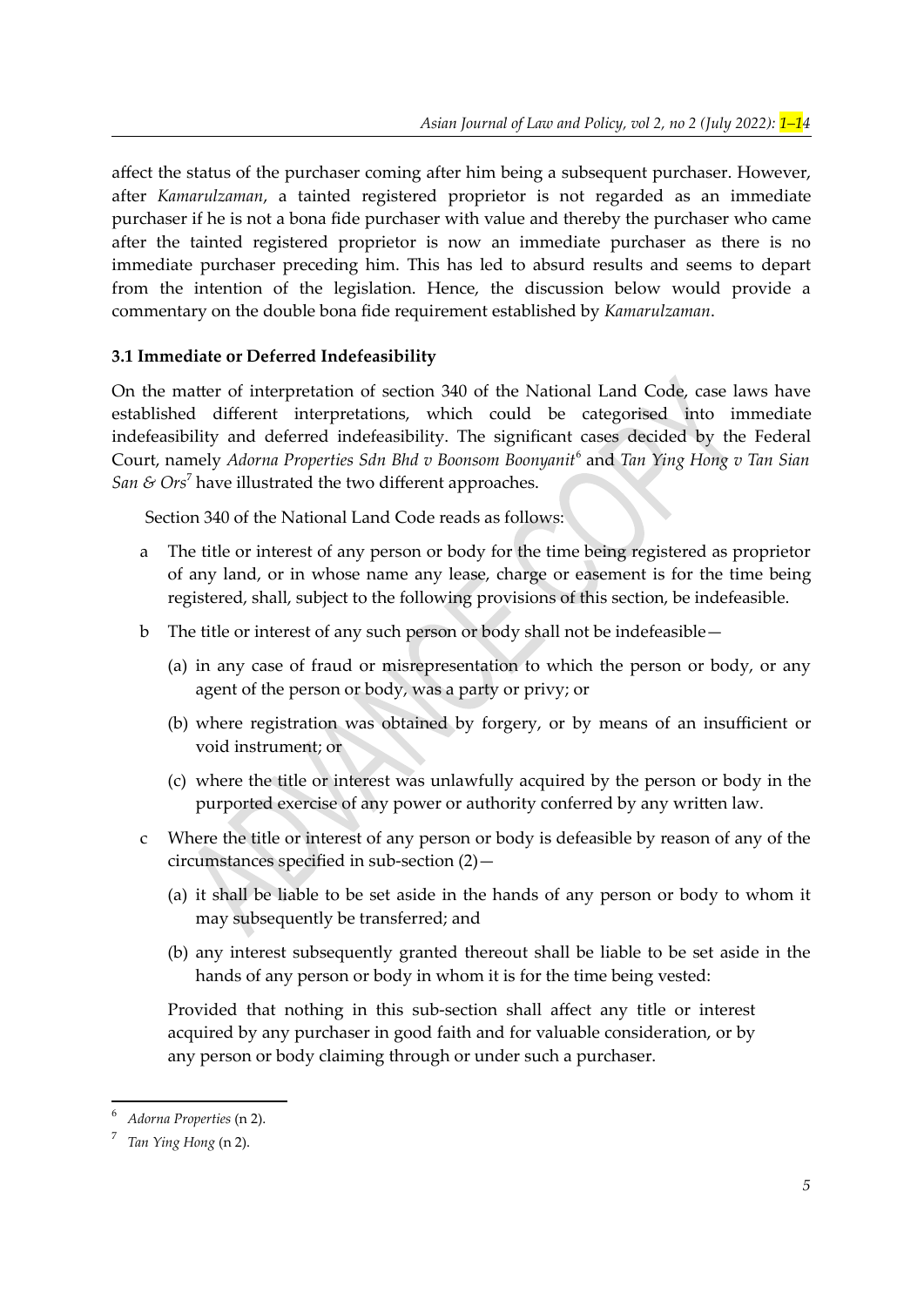- d Nothing in this section shall prejudice or prevent—
	- (a) the exercise in respect of any land or interest of any power of forfeiture or sale conferred by this Act or any other written law for the time being in force, or any power of avoidance conferred by any such law; or
	- (b) the determination of any title or interest by operation of law.

A summary of the indefeasibility section is represented in Figure 2 below.



Figure 2: Indefeasibility Under Section 340

Clearly, subsection 2 refers to the status of an immediate transferee who had obtained the title or interest by forgery, an insufficient or void instrument or by an unlawful act. On the other hand, subsection 3 refers to the status of a subsequent transferee who obtained the land from the transferee referred to in subsection 2 and any holder of the interest granted thereout.

In the case of *Adorna Properties*, a vendor has procured a fake passport of Boonsom Boonyanit (the respondent), sold and transferred the respondent's land to the appellant for valuable consideration. The Federal Court viewed that the proviso of section 340 can be used by any purchaser who acquired the title or interest in good faith for valuable consideration. Hence, the appellant fell under the category of proviso, rendering them to enjoy immediate indefeasibility notwithstanding that they acquired their titles under a forged document. Nevertheless, nearly a decade after the decision, the immediate indefeasibility principle was overruled by the Federal Court in *Tan Ying Hong*. It was held that the word 'subsection' in the proviso should refer to subsection 3 only and does not refer to subsection 2 or any other subsection. Consequently, *Tan Ying Hong* reinstated the deferred indefeasibility whereby only a subsequent purchaser falling under subsection 3 who acquired the title or interest in good faith with value could invoke the proviso to protect their title and interest.

#### **3.2 Double Bona Fide Requirement for Deferred Indefeasibility**

The phrase 'immediate purchaser' or 'subsequent purchaser' appears nowhere in the provision but is often used when dealing with the issue of indefeasibility. To date, the position of deferred indefeasibility is trite. The proviso to section 340(3) of the National Land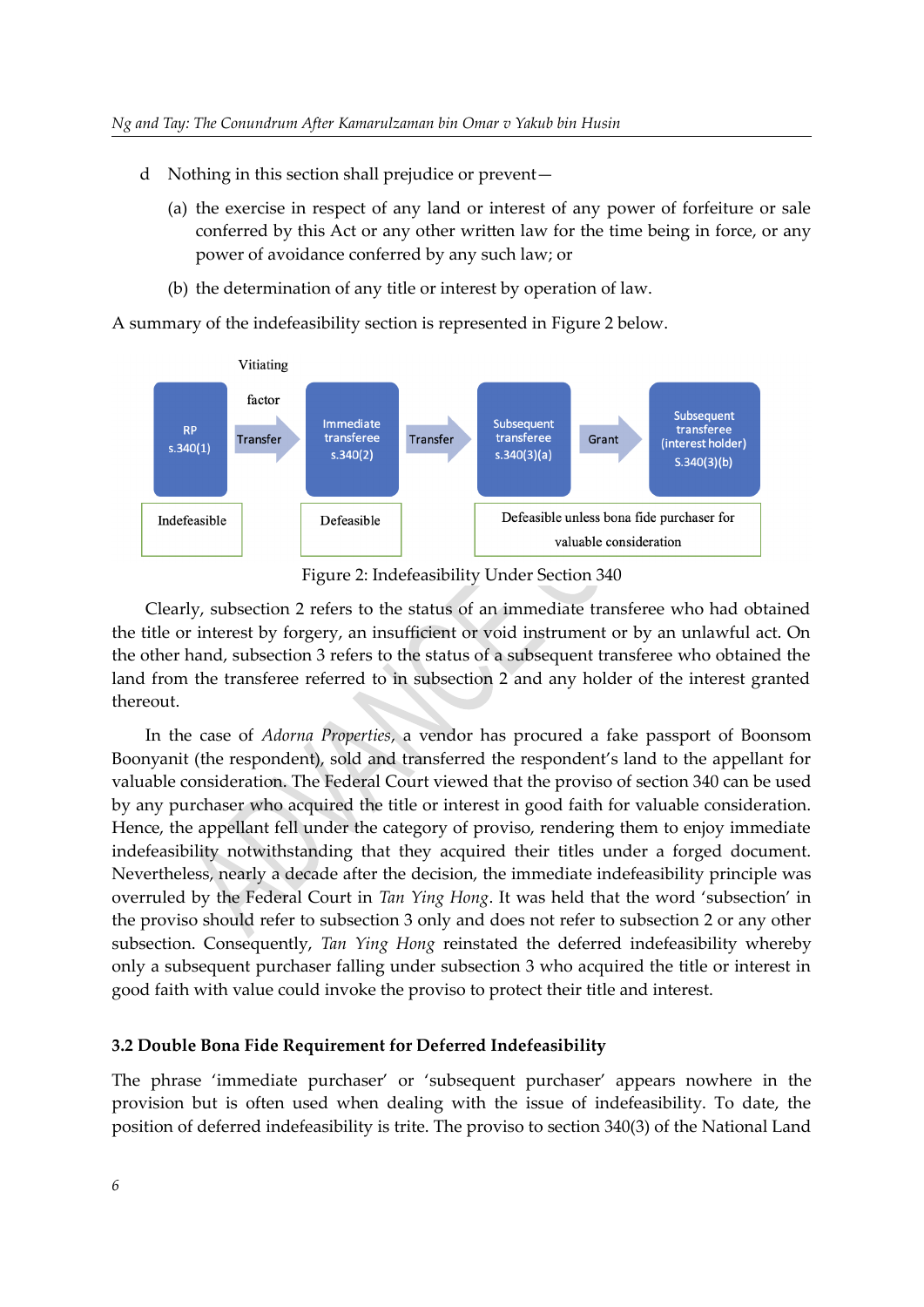Code only applies to a subsequent purchaser. Zaki Tun Azmi CJ has correctly illustrated the concept of indefeasibility under section 340 of the National Land Code.

A summary of his Lordship's analysis is as follows:

Let's say the owner of the land is A. A's land was transferred to B and later transferred to C. If the transaction from A to B was tainted by any vitiating factors under section 340(2) of the National Land Code, then the title of B will be defeasible. The title of C is also defeasible according to section 340(3) of the National Land Code. However, C could be protected by proviso under section 340(3) of the National Land Code if C could prove that he is a bona fide purchaser for value. On the contrary, B could not be protected anyway even if he is in good faith with valuable consideration.<sup>[8](#page-6-1)</sup>

See the explanation in Figure 3 below:



<span id="page-6-0"></span>Figure 3: Deferred Indefeasibility

However, the issue arose regarding the definition of a subsequent purchaser. As described by the court in *Tan Ying Hong*, a subsequent purchaser is a purchaser who took the land after a person whose title was defeasible as stipulated in section 340(2) of the National Land Code. As a result, as illustrated in Figure 3 above, C will get protection regardless of the fides of the B.

On the contrary, Jeffrey Tan FCJ in *Kamarulzaman* viewed it differently. According to his Lordship, a subsequent purchaser shall be a purchaser followed by a purchaser. In *Kamarulzaman*, the first to fourth defendants (respondents) were not purchasers, but imposters of those entitled to the estate. Note that section 5 of the National Land Code defined a purchaser as 'a person who in good faith and with valuable consideration acquires title to, or any interest in the land'. The first to fourth defendants (respondents) are not persons who acquired title in good faith and with valuable consideration.

Since the fifth and sixth defendants (respondents) acquired the land from the first to fourth defendants, no purchasers were preceding the fifth and sixth defendants. Consequently, the fifth and sixth defendants were immediate purchasers. The court even

<span id="page-6-1"></span>[<sup>8</sup>](#page-6-0) *Tan Ying Hong* (n [2](#page-1-7)) [5]–[9].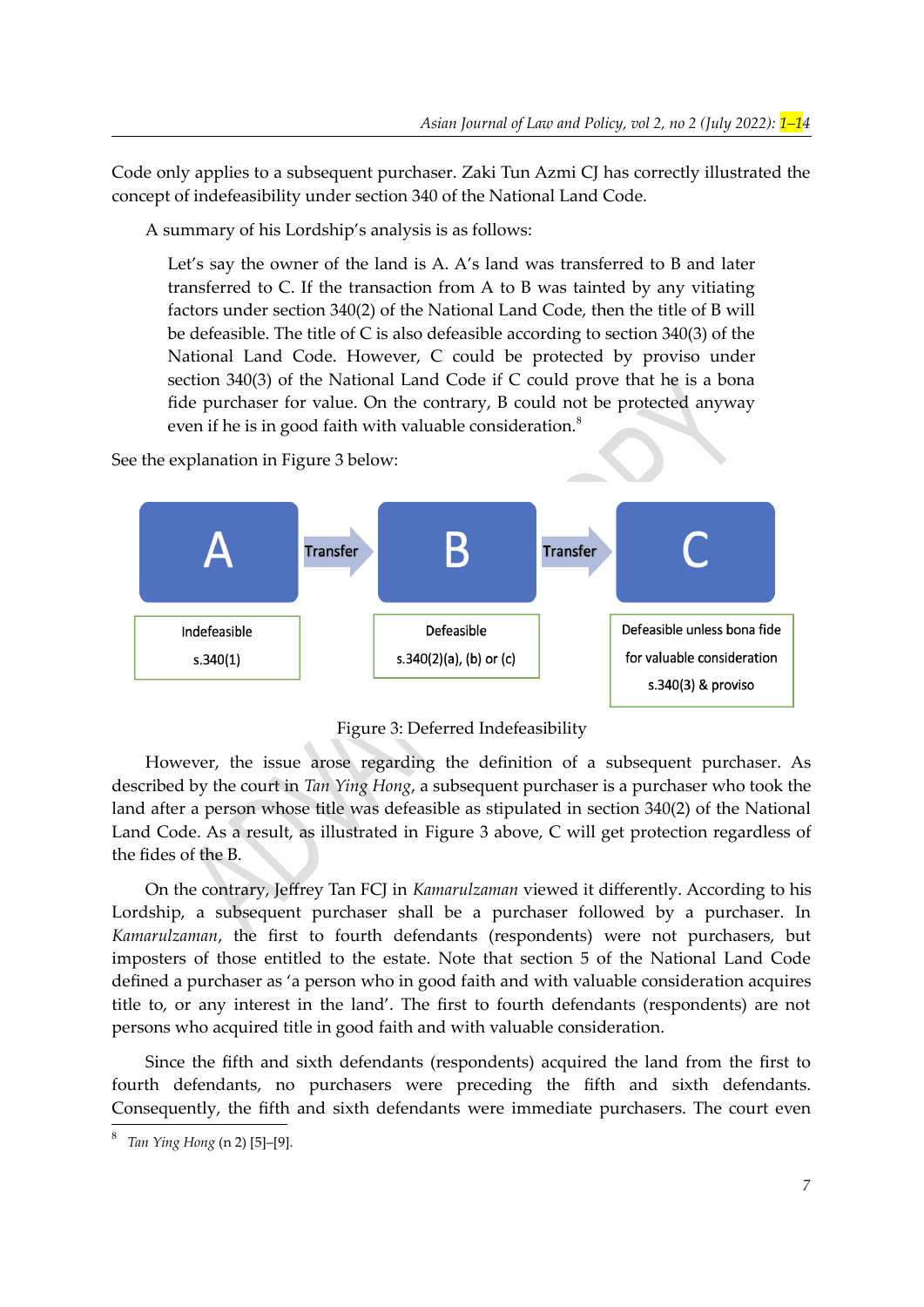stated that the position of the first to fourth defendants is the same as the fake Boonsom in *Adorna Properties* who impersonated the proprietor of the land and sold the land out.

In fact, there is a big difference between the two cases. In *Kamarulzaman*, the so-called imposters did acquire the land and had their name on the Register of title, the transaction from the original proprietor to the imposter was contaminated but the following transaction to the bona fide purchaser was not. On the other hand, the imposter in *Adorna Properties* did not appear on the Register of title at all and the transaction from the original proprietor to the bona fide purchaser was tainted with forgery. Thus, it is inaccurate for the court to say their position is the same. Moreover, the first to fourth defendants acquired the title from the estate of the original proprietor through fraud. It fits under section 340(2)(a) of the National Land Code. Applying the situation into the provision, it will be 'the title of the first to fourth defendants shall not be indefeasible in any case of fraud or misrepresentation to which the first to fourth defendants were parties'. Hence, with due respect, there is no sound reasoning for the judge to hold that the first to fourth defendants were just imposters and not immediate purchasers.

#### **3.3 Development of Cases after** *Kamarulzaman*

The issue of whether a party is an immediate or subsequent purchaser has been discussed in many subsequent cases. Among the cases, the double bona fide requirement illustrated in *Kamarulzaman* when deciding the party is a subsequent purchaser is adopted in some cases.

<span id="page-7-0"></span>In *CIMB Bank Bhd v AmBank (M) Bhd & Ors*, [9](#page-7-1) the Chings are the original registered proprietors of the land which was charged to the Southern Bank Bhd (SBB) (now known as CIMB Bank Bhd). Chings entered into a Sale and Purchase Agreement (SPA) with Wong for the purchase of the land. Wong had applied for a loan from the first respondent to partfinance the purchase of the land and would charge the land as a security. The first respondent's solicitor conducted relevant searches and appropriate enquiries. They were informed by the solicitors who prepared the SPA that the Chings had settled the loan sum due to the appellant. Thus, they presented the relevant documentation including the charge in favour of the first respondent to the land office. In due course, the land office registered the discharge of the appellant's charge, registered Wong as the registered proprietor, and registered the first respondent as the chargee. See the Summary Facts in Figure 4 below.

<span id="page-7-1"></span>[<sup>9</sup>](#page-7-0) *CIMB Bank Bhd v AmBank (M) Bhd & Ors* [2017] 5 Malayan Law Journal 142 (FC), [2017] 9 Current Law Journal 145 (FC).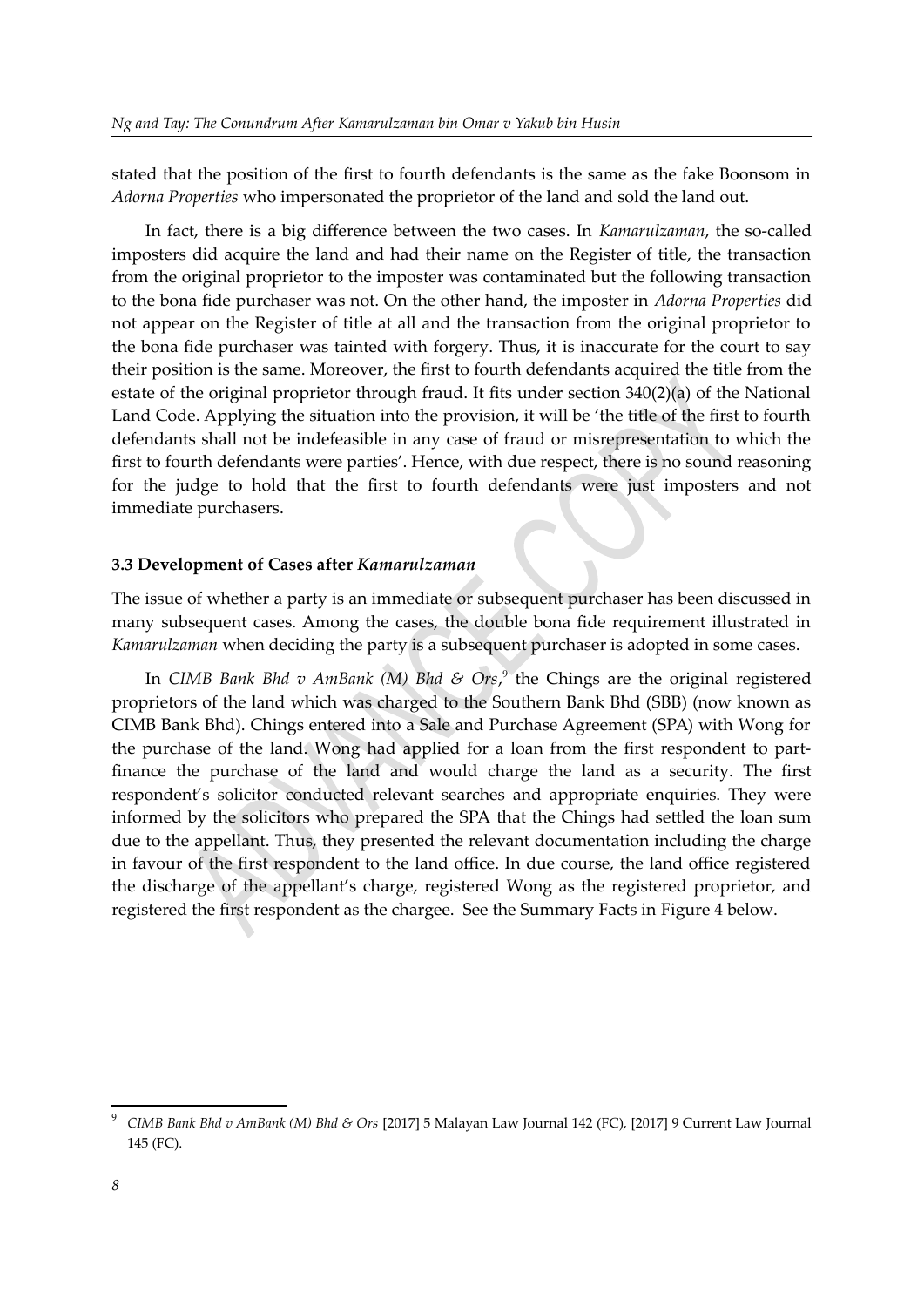

Figure 4: Summary Facts of CIMB v AmBank

The appellant commenced the action against the respondents to declare the charge in favour of the first respondent is null and void. This was because of the removal of the appellant as chargee and registration of the first respondent as chargee was found to have been carried out by means of the forged document in which the signature of the appellant was forged and there are two different documents of title.

According to section 5 of National Land Code, a purchaser includes a person who acquired title or interest. Hence, a chargee could be regarded as a purchaser as well. The High Court held that the first respondent was an immediate purchaser (or immediate chargee or interest holder) because it obtained the interest based on the discharge purportedly executed by the appellant which then allowed the charge in favour of the first respondent to be registered. Therefore, the charge in favour of the first respondent was liable to be set aside under section 340(2)(b) of the National Land Code and it was not protected by the proviso due to its status as the immediate purchaser.

On the contrary, the Court of Appeal held otherwise and stated that the first respondent was a subsequent purchaser who was protected by the proviso to section 340(3) of the National Land Code. The Court of Appeal disagreed with the High Court which stated that the first respondent obtained interest from the appellant. In fact, the only way the first respondent obtained interest is from Wong. Without the Wong being registered as the registered proprietor, the charge in favour of the first respondent could not be effected. It was the transaction between Chings and Wong that had been based on forged documents, but the charge granted from Wong to the first respondent was not. Hence, the first respondent's interest in the land had been then extinguished by the forged discharge resulting in Wong becoming the immediate purchaser. Since the charge in favour of the first respondent is following Wong, the first respondent is a subsequent purchaser.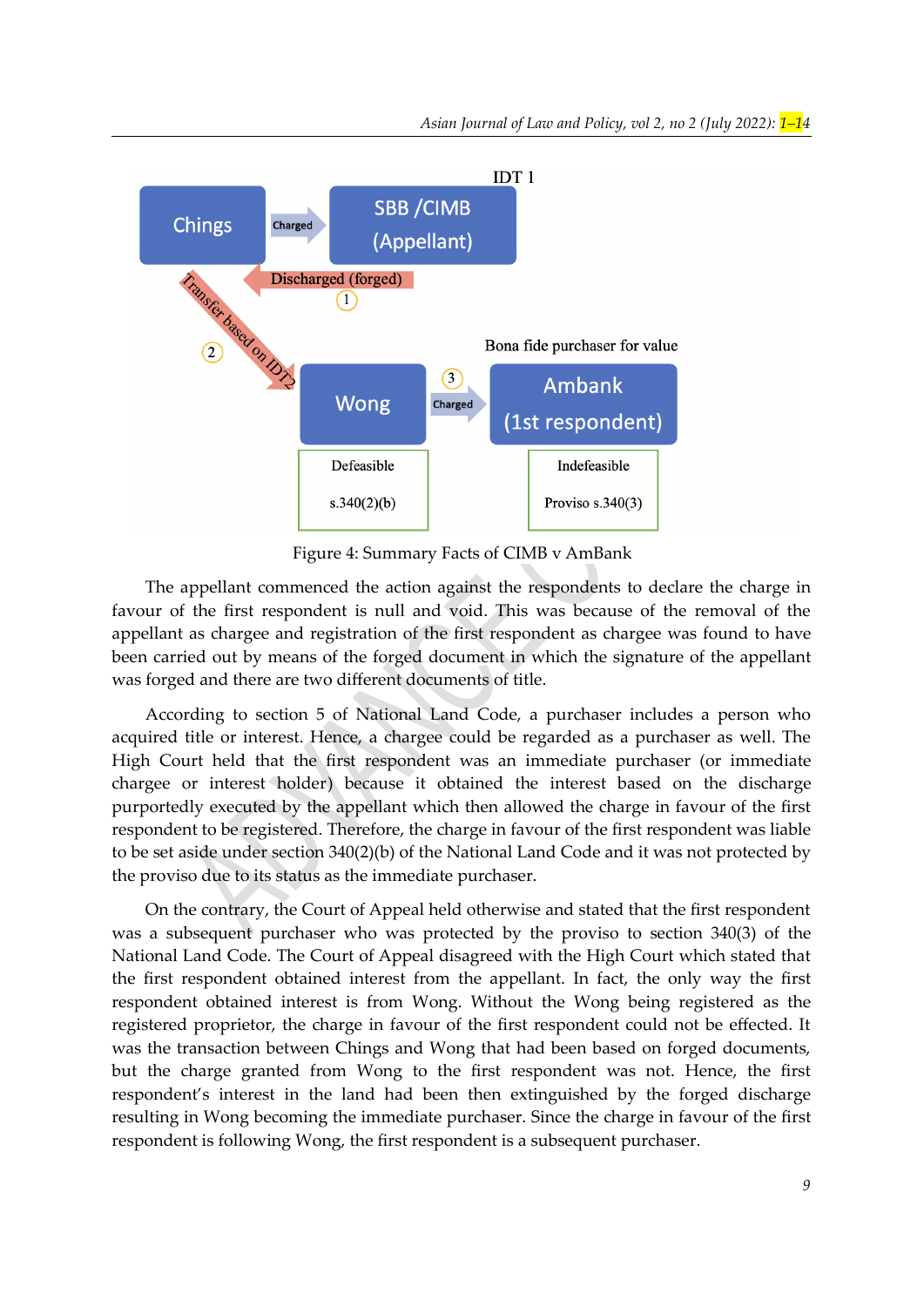The Federal Court was in total agreement with the Court of Appeal and dismissed the appeal. Since the first respondent derived its interest in the land from the charge executed by Wong, it became a holder of subsequent interest in the land. The first respondent must be a subsequent purchaser and thus, protected by the proviso of section 340 of the National Land Code.

Nevertheless, Jeffrey Tan FCJ dissented from the majority and emphasised the requirement of double bona fide again. It is worth taking note that Jeffrey Tan FCJ is also the judge in *Kamarulzaman*. In his dissenting judgement, he applied *Wright v Lawrence*[10](#page-9-0) which proposed that:

<span id="page-9-2"></span><span id="page-9-1"></span>For the title or interest of the subsequent purchaser to be indefeasible, both immediate and subsequent purchasers must be purchasers in good faith and for valuable consideration.<sup>[11](#page-9-3)</sup>

Hence, Jeffrey Tan FCJ held that Wong, who obtained the title through forged discharge and forged document of title could not be considered as an immediate purchaser because he is not bona fide. Since there is no immediate purchaser preceding the charge in favour of the first respondent, thus it must be an immediate purchaser whose title is defeasible under section 340(2)(b) of the National Land Code.

<span id="page-9-6"></span><span id="page-9-4"></span>Whether a purchaser is an immediate or subsequent purchaser is not determined by a tally of the number of transactions. Transactions could be contrived by fraudsters and accomplices. … A purchaser is a subsequent purchaser only if his title or interest were derived from an immediate purchaser (his vendor) in good faith and for valuable consideration.<sup>[12](#page-9-5)</sup>

The requirement of double bona fide is also stated in the case of *He-Con Sdn Bhd v Bulyah bt Ishak & Anor and another appeal*. [13](#page-9-7) In this case, the document of title for the property has yet to be issued when the deceased purchased the property from He-Con through a Sale and Purchase Agreement. Later, He-Con executed a Power of Attorney in favour of the deceased which gave him absolute power to deal with the property and acknowledged that the purchase price had been paid in full. Before the deceased died, he appointed the first respondent as substitute attorney.

When the document of title was issued, the respondents had obtained the letter of administration for the estate of the deceased. The first respondent requested the title to be registered under her name but He-Con refused to effect a direct transfer because the first respondent was unable to pay the stamp duties and assessment bills in the sum of RM110,355.60. Therefore, the developer registered the property in He-Con's name instead of

<span id="page-9-0"></span>[<sup>10</sup>](#page-9-1) *Wright v Lawrence* (2007) 278 Dominion Law Reports (4th) 698.

<span id="page-9-3"></span>[<sup>11</sup>](#page-9-2) *Wright v Lawrence* (n [10](#page-9-0)) [39], cited in *CIMB Bank* (n [8\)](#page-7-1) MLJ [90].

<span id="page-9-5"></span>[<sup>12</sup>](#page-9-4) *CIMB Bank* (n [8](#page-7-1)) MLJ 179, [90], CLJ 183.

<span id="page-9-7"></span><sup>&</sup>lt;sup>[13](#page-9-6)</sup> He-Con Sdn Bhd v Bulyah bt Ishak & Anor and another appeal [2020] 4 Malayan Law Journal 662 (FC), [2020] 7 Current Law Journal 271 (FC).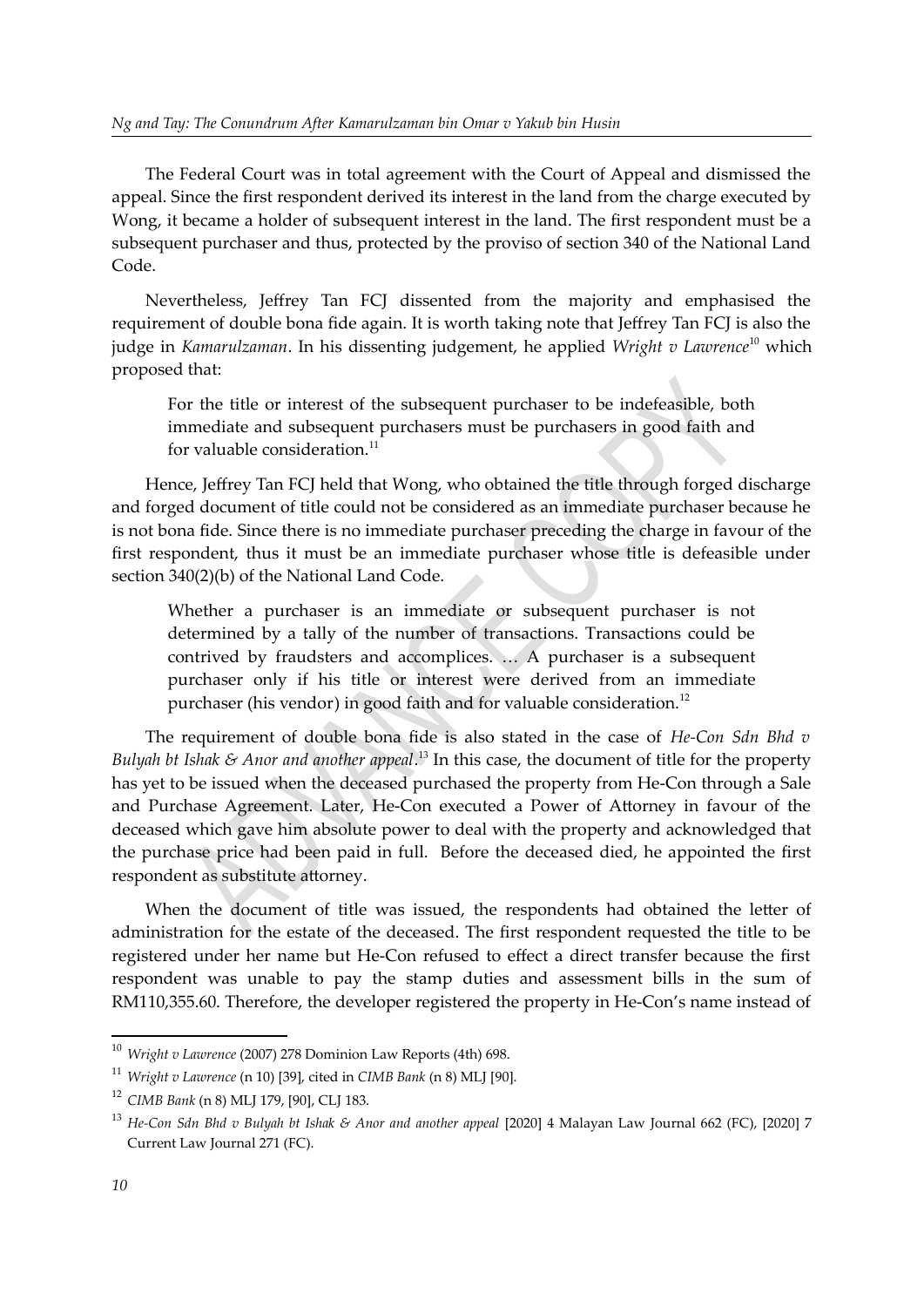the first respondent's name. Subsequently, He-Con charged the property to Ambank, who later applied to auction the land due to He-Con default in repaying the loan.

The Federal Court held that the deceased had paid the full purchase price thereby becoming the rightful owner while He-Con is a bare trustee who could not in law pass any interest to Ambank. Hence, the charge in favour of Ambank is void ab initio, caught by section 340(2)(b) of the National Land Code. Since the transaction between He-Con and Ambank is a direct one, Ambank was an immediate purchaser who is not protected by the proviso in section 340(3) of the National Land Code despite it being a bona fide purchaser for value.

The judgement was perfectly fine, but the court did not stop there. The court further discussed a variation of fact with a hypothetical scenario. Accordingly, if there is a Mr. A who bought the property from He-Con, then A would be an immediate purchaser, provided he bought the property in good faith. If Mr. A, the bona fide purchaser, then created a charge over the property and had it registered in favour of Ambank, then Ambank would become a subsequent purchaser. The reasoning of Ambank being a subsequent purchaser is because it obtained the interest in the property from Mr. A, a bona fide immediate purchaser, though Mr. A's title is defeasible under section 340(2) of the National Land Code.

Moreover, the court stated that:

<span id="page-10-0"></span>The immediacy of the purchase relates to the vitiating vendor, not how far removed it is in the tally among the purchasers. To be a subsequent purchaser, it must have purchased the interest in the property that is being used as a security from a purchaser who is one that is bona fide for value. Any direct dealing with a rogue will necessarily vitiate the transaction rendering it defeasible, although it is duly registered.<sup>[14](#page-10-1)</sup>

The court had referred to the case of *Kamarulzaman* and even the dissenting judgement by Jeffrey Tan FCJ in the case of *CIMB Bank*. Therefore, it should emphasise that such obiter was an express departure from the majority decision in the case of *CIMB Bank*.

#### **3.4 Double Bona Fide: Good or Bad?**

The double bona fide requirement is an interesting issue as it ponders the question of whether a purchaser who is not bona fide with value should be recognised as an immediate purchaser? If the answer is affirmative, it might result in a situation allowing the forger to benefit from his wrongful act.

If there is no double bona fide requirement whereby a forger could be considered as immediate purchaser, then the position of the purchaser following the forger could be different in two kinds of transaction. First, assuming Mr. A was the registered proprietor whose land was fraudulently transferred by Forger  $X$  to Mr. B. The transaction from Mr. A

<span id="page-10-1"></span>[<sup>14</sup>](#page-10-0) *He-Con* (n [10](#page-9-7)) MLJ 706, [101], CLJ 317.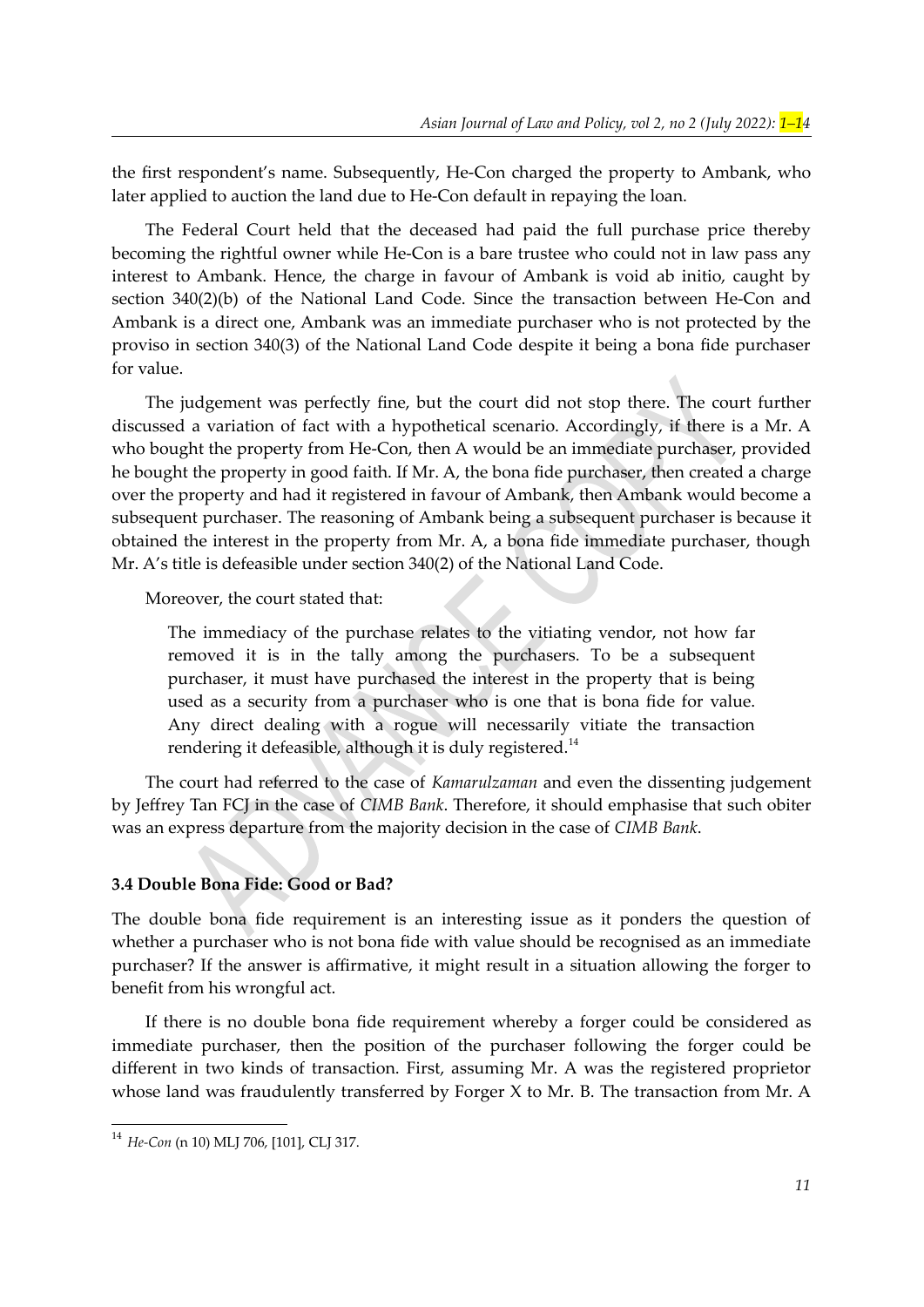to Mr. B is direct and immediate, which is caught under section 340(2) of the National Land Code. In this situation, Mr. B stands as an immediate purchaser whose title is defeasible though he is bona fide. However, if Forger X fraudulently transferred Mr. A's land to himself first then later transferred to Mr. B, Mr. B would be considered as a subsequent purchaser who could avail the protection under the proviso of section 340(3) of the National Land Code. See the illustrations in the following Figure 5:



Figure 5: Illustration of Fraudulent Transactions Without Double Bona Fide Requirement

<span id="page-11-0"></span>The dissenting judgement of Jeffrey Tan FCJ is somehow supported by Professor Teo Keang Sood in his article entitled 'Indefeasibility of Title/Interests: Pre- and Post-Tan Ying Hong'[15](#page-11-1) when discussing the case of *CIMB Bank*. Professor Teo opines that the series of transactions carried out by the forger should be treated as a single scheme to benefit himself. It is for the sake of justice to prevent such fraudulent schemes and to prevent more forgers from acting like Wong. Hence, he supports that the proviso in section 340(3) of the National Land Code should only be available to a bona fide subsequent purchaser for valuable consideration provided that the preceding purchaser has also acted in good faith and for value. Otherwise, the subsequent purchaser would only be regarded as the immediate purchaser and the proviso cannot apply.

*Adorna Properties* was too lenient on availing the proviso of section 340 of the National Land Code to the immediate purchaser who was bona fide, resulting in immediate indefeasibility. This was later corrected by the Federal Court in *Tan Ying Hong*. Nevertheless,

<span id="page-11-1"></span><sup>&</sup>lt;sup>[15](#page-11-0)</sup> Teo Keang Sood, 'Indefeasibility of Title/Interests: Pre- and Post-Tan Ying Hong' (2018) Journal of the Malaysian Judiciary 193, 216 [60].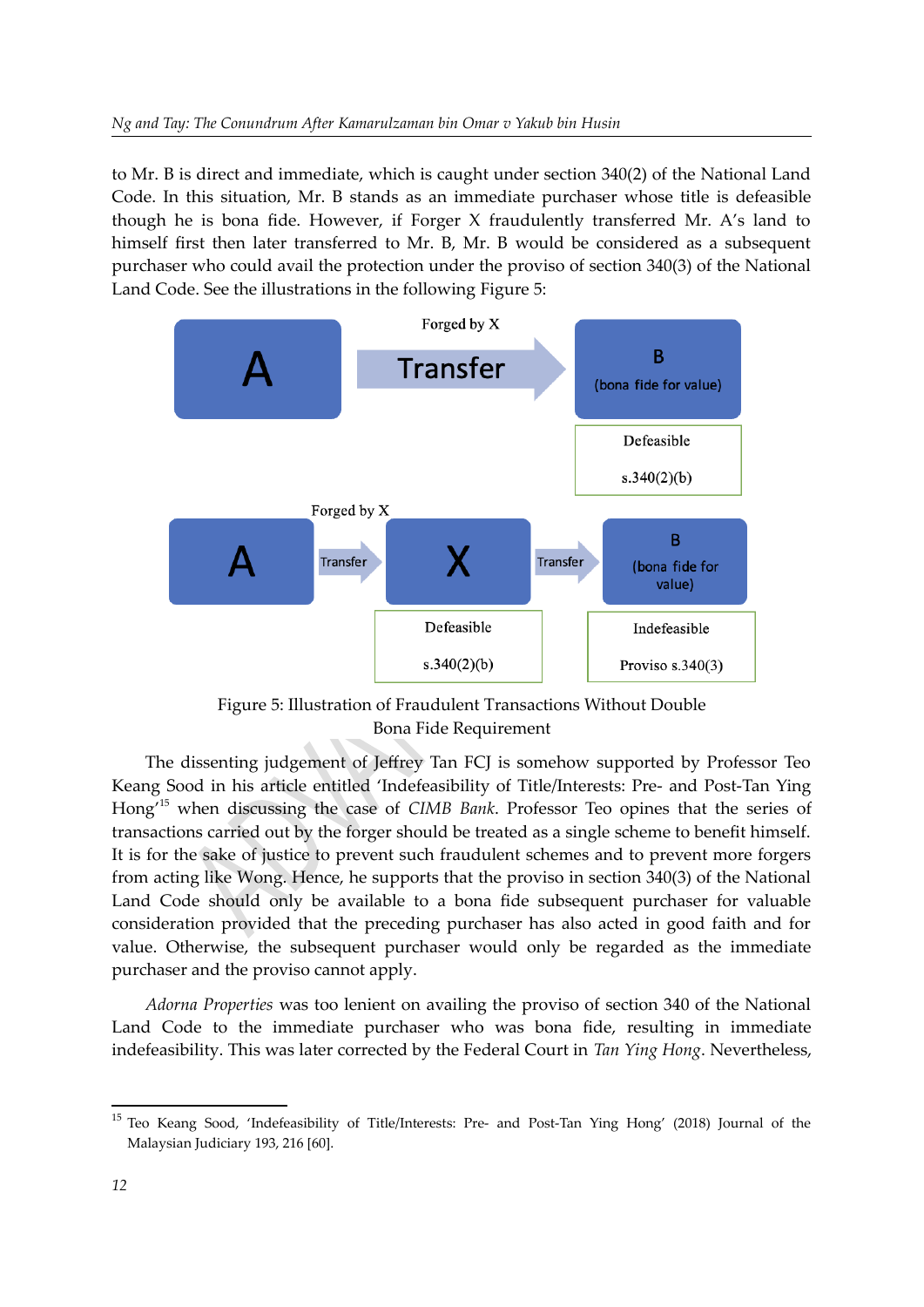the decision of *Kamarulzaman* which requires a double bona fide has gone too far and imposed an extension in the requirements of deferred indefeasibility.

The extension in the requirements of deferred indefeasibility would be breaching the mirror principle and curtain principle under the Torrens System. According to the mirror principle, registration is everything. All the material facts including the name or the proprietor, the name of the chargee (if any), and the particular of the land shall be reflected on the Register Document of Title and the Issue of Document of title. On the other hand, the curtain principle emphasises that an intending purchaser or an interested acquirer need not look behind the curtain or beyond the register to ensure the real proprietor of the land. The details reflected in the Register would be sufficient.

When the land was transferred directly from the registered proprietor to a bona fide purchaser for value through a forger, such bona fide purchaser should have known who is the real owner of the land according to the register. Hence, the care that needs to be taken by the bona fide purchaser is to ensure that the person he is dealing with, is the same person in the register. If so happen that the person he deals with is a forger, or someone has forged the document during the transfer, then the title that he has obtained would be liable to be set aside by the previous registered proprietor under section 340(2) of the National Land Code because he is the immediate purchaser under the transaction involving the vitiating factor.

The outcome should be different if the land was first fraudulently transferred from the original registered proprietor to the forger, then later transferred by the forger to the bona fide purchaser. Based on the record in the register, the bona fide purchaser learned that the 'forger' he was dealing with is the registered proprietor. It would be against the curtain principle for such a bona fide purchaser to inquire into the chain of ownership and to ensure the registered proprietor is a rightful proprietor instead of a forger or fraudster. In addition, it would be unfair for the title of the bona fide purchaser who relied on the register and conducted necessary searches to be set aside because the dealing preceding his was tainted with forgery or fraud.

The first dealing from the original registered proprietor to the forger was tainted with vitiating thus falls under section 340(2) of the National Land Code. Since the dealing from the forger to the bona fide purchaser was following after the first dealing and was not tainted with any vitiating factor, the dealing should fall under section 340(3) of the National Land Code. As a result, such bona fide purchasers should be regarded as the subsequent purchaser who can be protected by the proviso to section 340(3) of the National Land Code. The party that obtained the title through a dealing caught under section 340(2) of the National Land Code should be regarded as the immediate purchaser and whether he acted in good faith for value or not should be irrelevant.

#### **4. Conclusion**

Although it is settled that deferred indefeasibility is applied in Malaysia, the judgement and obiter of *Tan Ying Hong* are never enough to cater to different kinds of land dealings. In